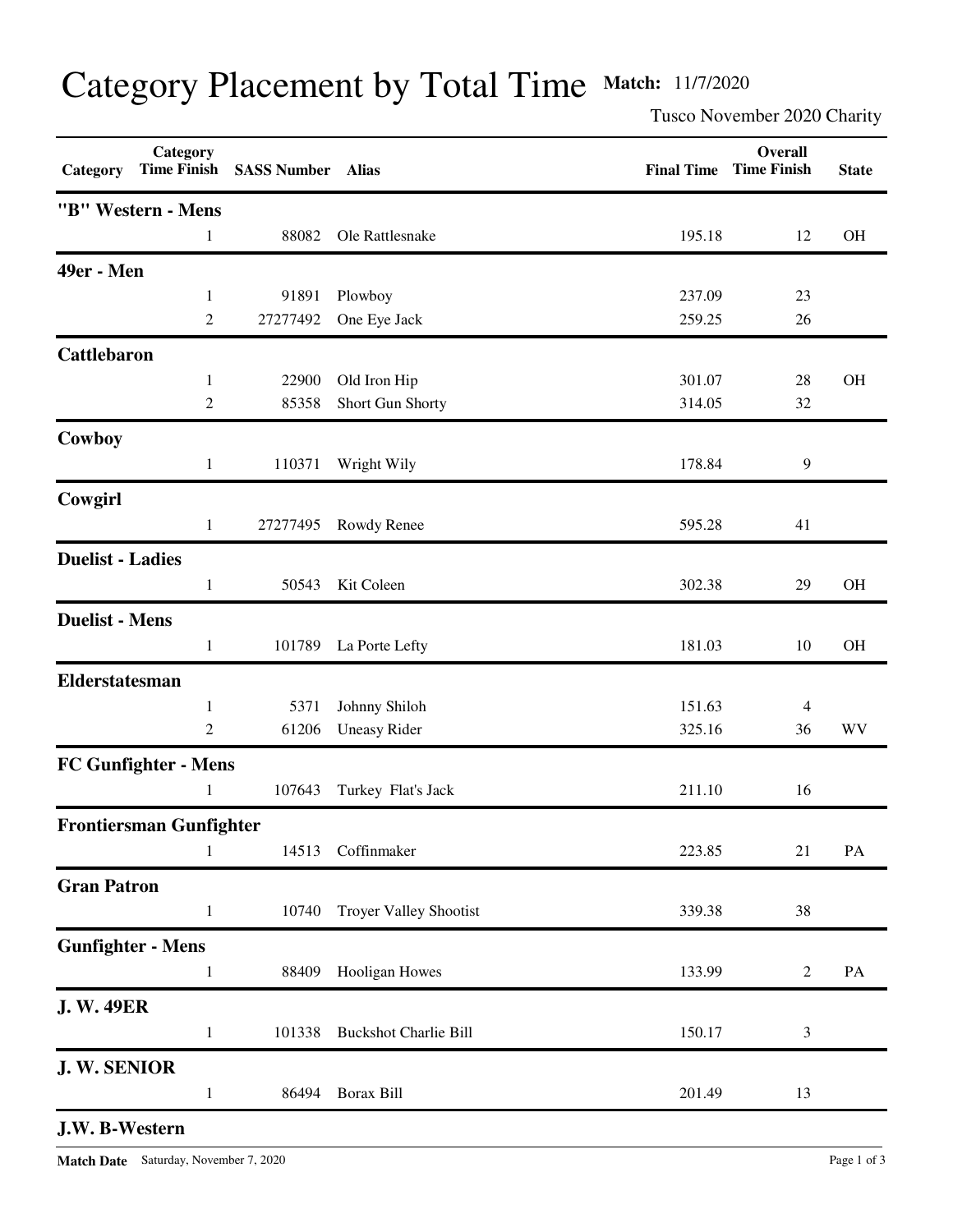| Category                 | Category<br><b>Time Finish</b>       | <b>SASS Number Alias</b> |                            |         | Overall<br><b>Final Time Time Finish</b> | <b>State</b> |
|--------------------------|--------------------------------------|--------------------------|----------------------------|---------|------------------------------------------|--------------|
|                          | 1                                    |                          | 102666 Laramie Leadslinger | 322.26  | 35                                       | <b>OH</b>    |
| J.W. Cattlebaron         |                                      |                          |                            |         |                                          |              |
|                          | 1                                    | 63128                    | Swiftwater Jack            | 201.79  | 14                                       | <b>OH</b>    |
|                          | <b>J.W. Classic Cowgirl</b>          |                          |                            |         |                                          |              |
|                          | 1                                    | 96415                    | Cayenne Kay                | 399.22  | 39                                       | <b>OH</b>    |
|                          | <b>J.W. ELDERSTATESMAN</b>           |                          |                            |         |                                          |              |
|                          | 1                                    | 44051                    | Life-R                     | 131.94  | 1                                        | <b>OH</b>    |
|                          | <b>J.W. FC Elderstatesman</b>        |                          |                            |         |                                          |              |
|                          | 1                                    | 73063                    | Frontier Lone Rider        | 263.74  | 27                                       | WV           |
|                          | J.W. FC Gunfighter                   |                          |                            |         |                                          |              |
|                          | 1                                    | 58853                    | <b>Stone Creek Drifter</b> | 204.74  | 15                                       |              |
|                          | $\boldsymbol{2}$                     | 95385                    | Thunder Creek Kid          | 223.51  | 20                                       | <b>OH</b>    |
|                          | 3                                    | 50329                    | Prairie Dawg               | 310.51  | 31                                       | OH           |
| J.W. FCD                 |                                      |                          |                            |         |                                          |              |
|                          | 1                                    | 83621                    | <b>DNF-Cheatin Charlie</b> | 3079.22 | 42                                       | OH           |
|                          | <b>J.W. GUNFIGHTER</b>               |                          |                            |         |                                          |              |
|                          | 1                                    | 13622                    | <b>Swiss</b>               | 167.76  | 7                                        | <b>OH</b>    |
|                          | $\overline{c}$                       | 66861                    | Buckaroo Bubba             | 221.55  | 19                                       | <b>OH</b>    |
|                          | 3                                    | 33226                    | John Lee                   | 230.98  | 22                                       | OH           |
| J.W. Senior              |                                      |                          |                            |         |                                          |              |
|                          | 1                                    | 100136                   | Flint N. Steele            | 304.08  | 30                                       | <b>OH</b>    |
|                          | <b>J.W. SILVER SENIOR</b>            |                          |                            |         |                                          |              |
|                          | 1                                    | 94037                    | <b>Bobtown Cooter</b>      | 314.61  | 33                                       | <b>OH</b>    |
|                          | $\overline{c}$                       | 38728                    | J.J. Medicine Wind         | 321.91  | 34                                       | OH           |
|                          | <b>J.W. Silver Senior Gunfighter</b> |                          |                            |         |                                          |              |
|                          | 1                                    | 27277448                 | Dancin Dan                 | 331.77  | 37                                       |              |
|                          | <b>Josey Wales Classic Cowboy</b>    |                          |                            |         |                                          |              |
|                          | 1                                    | 94002                    | <b>Sixgun Seamus</b>       | 190.49  | 11                                       | OH           |
| <b>Senior - Ladies</b>   |                                      |                          |                            |         |                                          |              |
|                          | 1                                    | 27277372                 | Lonesome Lill              | 407.52  | 40                                       | OH           |
| <b>Senior - Mens</b>     |                                      |                          |                            |         |                                          |              |
|                          | $\mathbf{1}$                         | 32273                    | Vegas Kid                  | 239.69  | 25                                       |              |
|                          | <b>Senior Duelist - Mens</b>         |                          |                            |         |                                          |              |
|                          | 1                                    | 13621                    | <b>Rye Miles</b>           | 211.42  | 17                                       | <b>OH</b>    |
| <b>Senior Gunfighter</b> |                                      |                          |                            |         |                                          |              |